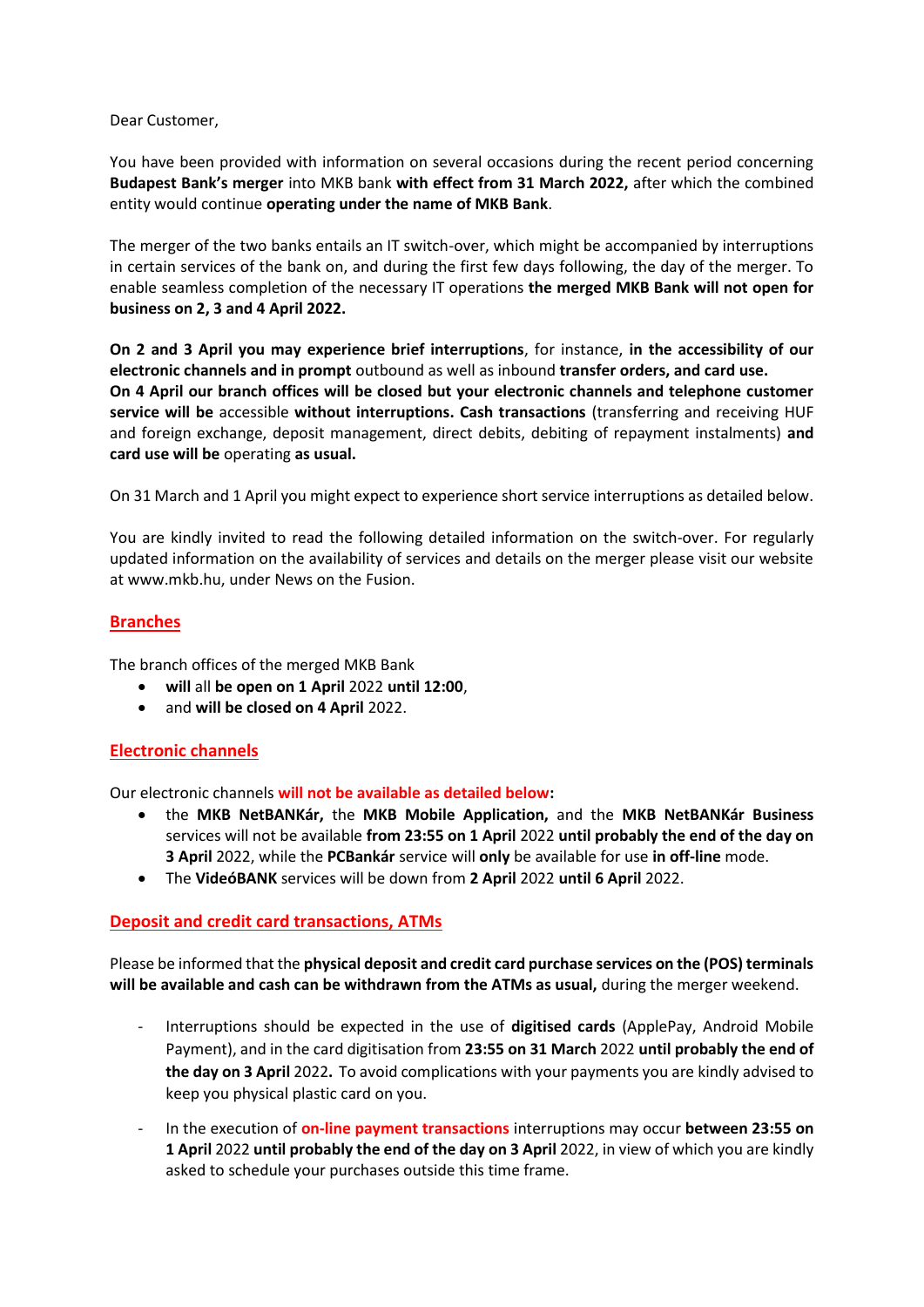## **Prompt transfer orders**

**No prompt transfer orders can be submitted** during the downtime of our electronic channels:

 through the MKB NetBANKár, the MKB Mobile Application, and the MKB NetBANKár Business services **from 23:55 on 1 April** 2022 **until probably the end of the day on 3 April** 2022.

Accordingly, you are kindly asked to submit your orders before or after the downtime periods.

**From 0:00 on 2 April** 2022 **until probably the end of the day on 2 April** 2022 you will **not be able to receive prompt transfers**.\* From the start of the crediting of the amounts stipulated in orders received, **you will be immediately able to access the** amounts received **with your deposit or credit card**. If you expect to receive a transfer, please inform your partner that they cannot make transfers to you during the above period.

## **Availability of our other services**

#### **MKB MobilBANKár service**

The text messaging service linked to payment transactions will not be acceptable **from 23:55 on 1 April**  2022 **until probably the end of the day on 3 April** 2022.\* The text messages on payment transactions on accounts will not be sent subsequently.

#### **TeleBank**

The TeleBankár service will be functioning under the name of TeleBank from 1 April 2022.

**From 23:55 on 1 April** 2022 **until probably the end of the day on 3 April** 2022:

- **the TeleBank service** will be available **with reduced functionality**, and
- **fewer** than usual **services will be available on the TeleBank automated system**.

Please note that operations requiring identification with TeleBank codes, or modifications, will probably not be possible during the above period. \*

The waiting period may, in some cases be significantly longer than usual. You are kindly asked to schedule your foreseeable TeleBank transactions outside the period of service reduction.

## **Data phishing alert**

Please be aware of a potential increase in the number of data phishing attempts in connection with the merger of the two banks. In relation to your incoming calls and emails you are kindly advised to pay attention to warning signs on which you can find more information on the Magyar Bankholding [communication](https://www.magyarbankholding.hu/hirekeskozlemenyek/2022-02-24). You are kindly asked to access our electronic channels only through the bank's official website. Please do not, under any circumstances, share your banking data with anyone you do not know, because we never ask our customers for such data.

Regularly updated details on the fusion are available at www.mkb.hu and will be provided for our customers by e-mail as well.